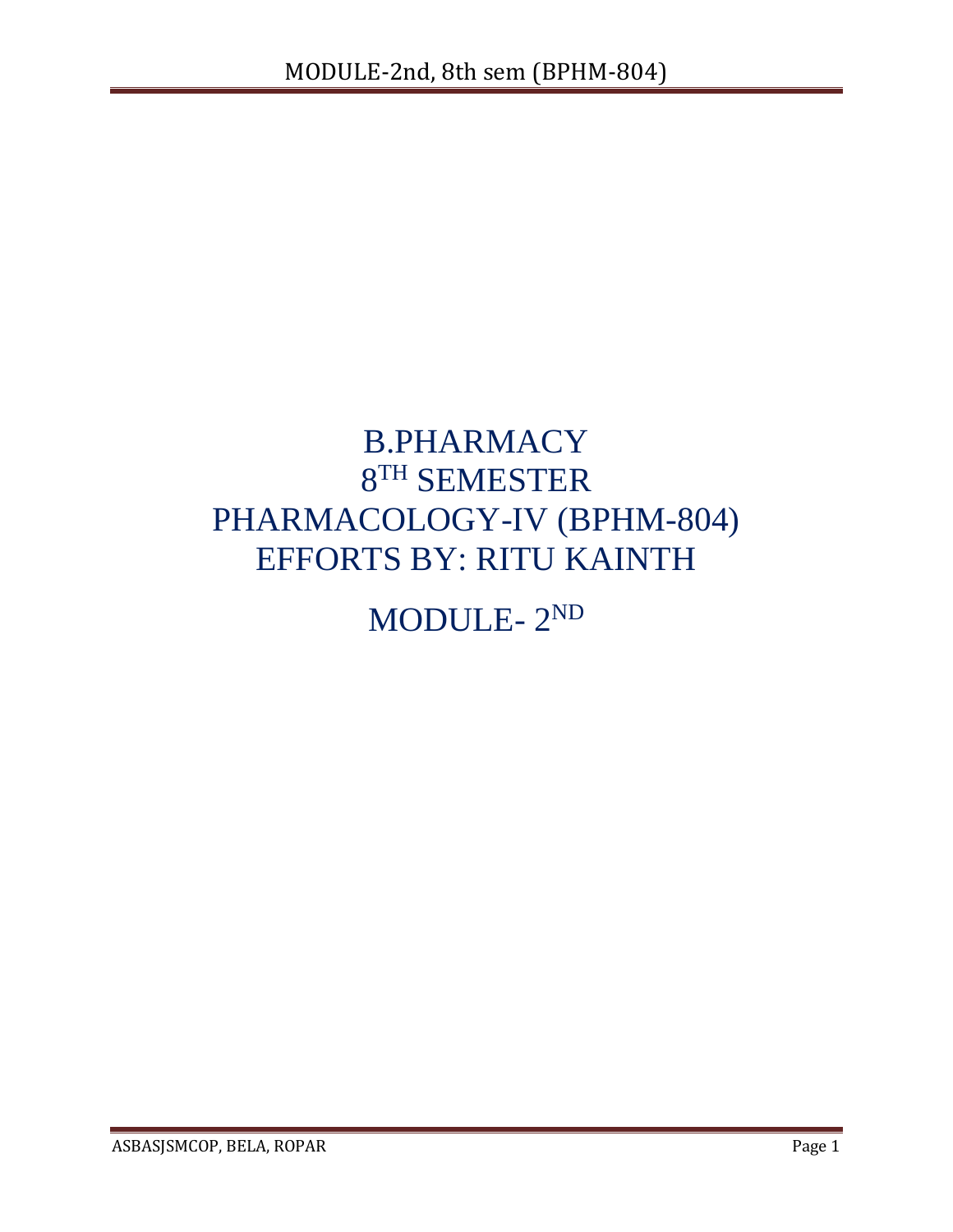# **DRUG-INDUCED DISEASES**

*Drug-induced diseases are commonly encountered and described as adverse drug reactions i.e. an undesirable effect of drug treatment.*

Drug-induced diseases are commonly encountered and described as adverse drug reactions i.e. an undesirable effect of drug treatment. There are two types of adverse drug reactions: Types A and B. A type A drug reaction is a predictable dose and/or time dependent exaggerated response related to the primary (desired) or secondary (unwanted) pharmacological activity of the drug administered. Lack of response caused by underdosing is also considered a type A drug reaction. A type B drug reaction is an unpredictable dose and/or time-independent unrelated response referred to as a cytotoxic adverse reaction as it generally causes damage to target cells. The parent drug and/or the production of potentially reactive metabolite(s) may be responsible for the cytotoxicity. Contrarily to Type A drug reactions, Type B reactions are largely unavoidable and include some drug allergies and all idiosyncrasies.

Organs most susceptible to Type A reactions are the highly perfused liver and kidneys as they are subjected to the highest concentration of and exposure to systemic drugs. Organs most susceptible to Type B reactions causing drug-induced allergies are organs that contain tissues acting as haptens such as skin and blood-forming units, and tissues that filter and trap immune complexes such as the glomerulus and joints.

The clinical manifestation of an adverse drug reaction will depend on the type of drug reaction (A or B) and the organ(s) involved. Allergic drug reactions, hepatotoxicity, nephrotoxicity, gastrointestinal irritation/toxicity, neurotoxicity, ototoxicity, dermatological manifestations, endocrine system reactions, haematological dyscrasias and pulmonary toxicity have all been identified for different drugs administered to companion animals. Fortunately, not all adverse drug reactions are clinically relevant; however, reporting suspected reactions is important in assuring safe and efficacious drug use in animals.

## **Allergic drug reactions**

There are four types of drug-induced allergic reactions: Types I to IV. A Type I allergic drug reaction is IgE-mediated where drugs act as haptens. This immune-mediated response is immediate and causes anaphylaxis or anaphylactoid-like reactions. Species-specific "shock" organs for dogs are the liver and gastrointestinal tract, and the lungs for cats. Examples of drugs that may cause an anaphylactic reaction are β-lactams by directly causing a physiological response to the immune-mediated histamine release. Examples of drugs that may cause an anaphylactoid reaction are morphine, thiacetarsemide and amphotericin B by causing a non immune-mediated direct mast cell degranulation. The administration of a small test dose may help detect and avoid full-blown reactions. A Type II allergic drug reaction is cytotoxic. It occurs when antibody bound blood cells lyse due to direct binding by IgG and IgM, and are removed from circulation. Targeted cells are stem cells in the bone marrow and mature circulating cells such as RBC, WBC and platelets. This type of allergic reaction may be manifested as haemolytic anemia, agranulocytosis and leucopenia, thrombocytopenia or a combination thereof. A Type III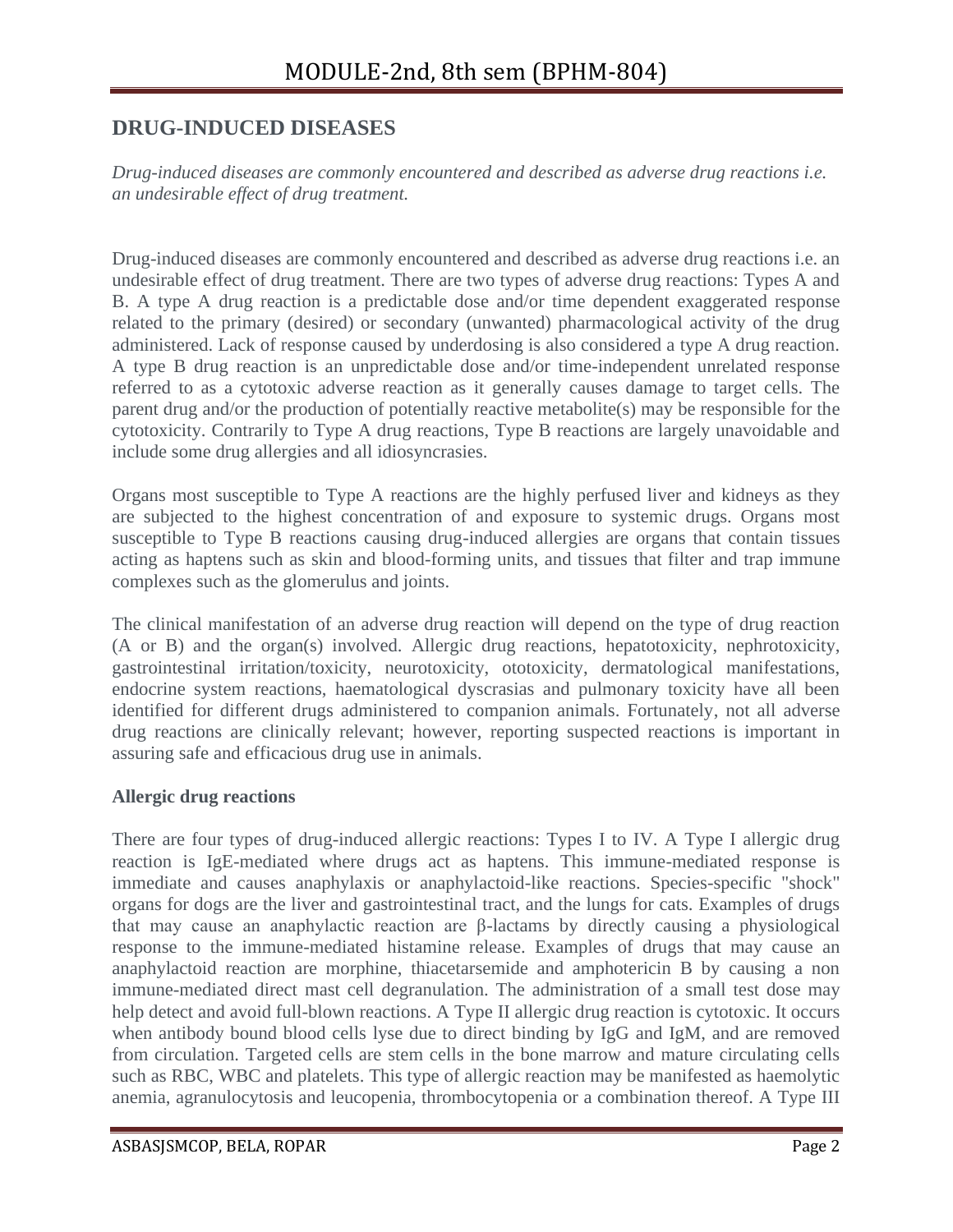allergic drug reaction is an immune complex disease also called serum sickness. It is induced by the antigen-antibody complexes, mediated by IgG or IgM, and complement activation. Clinical signs will vary according to the affected organ but will usually include fever and lymphadenopathy. This type of reaction has been documented in dogs with the administration of sulphonamide antimicrobial drugs. Potentiated sulphonamide syndrome in dogs includes a variety of intrinsic toxicities such as blood dyscrasias (due to induced folate deficiency), renal tubular acidosis (due to induced crystalluria), nausea, vomiting, hypoglycemia, hypothyroidism, kerotoconjunctivitis sicca (KCS), and idiosyncratic disorders such as drug fever, dermatopathies, liver disease, meningitis, myocarditis, polyarthritis, interstitial nephritis and uveitis. A Type IV allergic drug reaction is cell-mediated and manifested as a delayed hypersensitivity that reflects a cellular response by lymphocytes and macrophages that infiltrate the site and cause mediator release perpetuating the inflammatory response, at the antigen site. Drug-induced allergic reactions may be mild to life-threatening. They are more likely to be life-threatening when they affect major organs such as the liver, kidneys, gastrointestinal tract, lungs and the central nervous system.

# **Hepatotoxicity**

Both Type A and Type B adverse drug reactions can affect the liver. This organ is susceptible to toxic effects of drugs since it receives a large portion of the cardiac output (increased exposure to drugs), is a "portal of entry" for oral drugs, and is a major site of metabolism and excretion of drugs. The potential for hepatotoxicity in companion animals may be enhanced by dietary imbalances (high fat, low protein), by the presence of concomitantly administered drugs that alter the metabolizing enzymes or by altered hepatic blood flow. Documented examples of hepatotoxic drugs include glucocorticoids, anticonvulsant drugs, acetaminophen, carprofen, diazepam (cats), ketoconazole, some benzimidazoles, sulphonamides and thiacetarsamide.

# **Nephrotoxicity**

The kidneys are also vulnerable to the undesirable effects of drugs as they also receive a significant amount of the total cardiac output (25%), are responsible for the reabsorption of salts and water, the passive reabsorption of certain drugs (progressive concentration of the drug in the filtrate), and is also a major site of metabolism and excretion. Furthermore, the kidneys are sensitive to extra-renal factors such as decreased blood flow and dehydration that may predispose them to or exacerbate drug-induced nephrotoxicity. Documented examples of nephrotoxic drugs include aminoglycosides, NSAIDs, ACE inhibitors, Amphotericin B, sulphonamides and thiacetarsamide.

# **Gastrointestinal irritation/toxicity**

Most oral drugs and many intravenously administered drugs (especially if rapid administration) have the potential of causing gastrointestinal adverse drug reactions such as nausea and vomiting. Drugs that inhibit cell division are potentially toxic by impairing the rapid turnover of mucosal epithelial cells of the gastrointestinal tract, independent of the route of administration. This is particularly true for tetracyclines, chloramphenicol (chronic administration) and anticancer drugs. Drugs that affect the chemoreceptor trigger zone (CRTZ) will also cause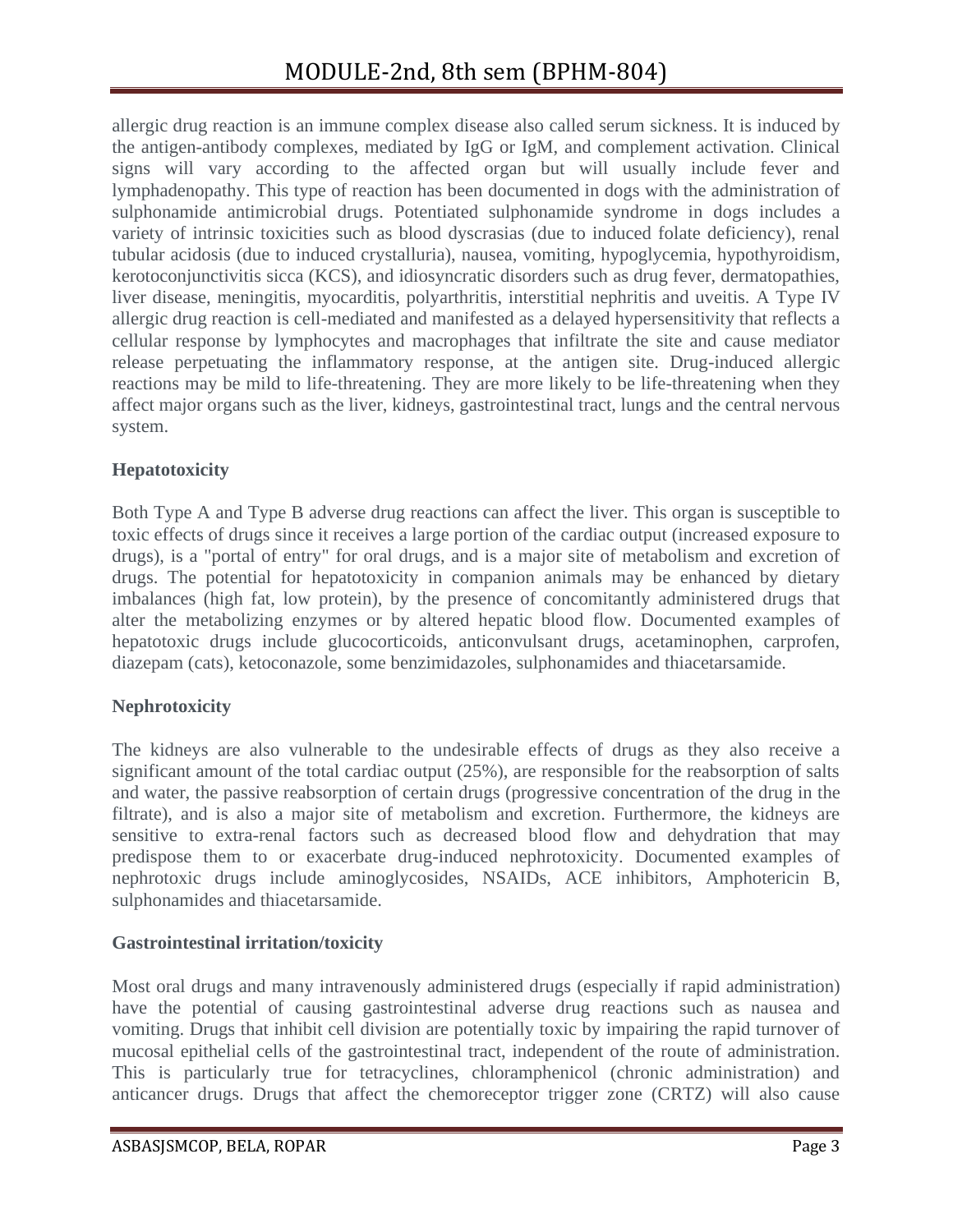nausea and vomiting, also independently of the route of administration, namely digoxin, anticancer drugs and most opioids. Gastrointestinal irritation may also be caused by NSAIDs through inhibition of protective prostaglandins, or by alteration of the microflora caused by selected antimicrobial drugs or by drug-induced achlorhydria.

# **Neurotoxicity**

The Central Nervous System (CNS) is particularly vulnerable to direct and indirect drug-induced toxicities due to the high metabolic rate of neurons, their marked need for external nutritional support, and their unique lack of a regenerative capacity leading to accumulated lesions and additive effects of toxic injuries. There is also the possibility of delayed manifestation of an adverse drug reaction when neuronal reserve can no longer compensate, which often makes it difficult to find a drug cause to effect relationship. A compromised blood-brain barrier (BBB) such as in pediatric patients, certain diseases and breed particularities may render the CNS particularly vulnerable to toxic effects of drugs which normally would not cause significant adverse effects when administered at therapeutic doses. Typical clinical signs of neurological drug-induced adverse reactions include emesis, diarrhea, salivation, fever, disorientation, ataxia, trembling, seizures, depression, coma and blindness. Documented examples of drugs associated with neurotoxicities in dogs and cats include ivermectin (Collies and Australian shepherds), phenothiazines, butyrophenones, metoclopramide, tricyclic antidepressants, metronidazole, fluoroquinolones, aminoglycosides (neuromuscular blockade) and amitraz.

# **Ototoxicity**

Drug-induced adverse reactions may affect either the auditory system or the vestibular system or both. Vestibular damage is easier to detect in dogs and cats than auditory damage especially in older cognitively challenged patients. Ototoxic effects may be reversible or irreversible. Anticancer drugs such as vincristine, vinblastine and cisplatin are toxic to the hair cells of the organ of Corti thereby affecting the auditory system of the ear. Furosemide on its own, can cause cochlear damage, or enhance the ototoxicity of aminoglycosides when administerd concomitantly. Other examples of ototoxic drugs include fluoroquinolones, chlorhexidine and propylene glycol.

# **Dermatological manifestations**

Both Type A and B adverse drug reactions are manifested in the skin either as an allergic reaction or an immune-mediated reaction such as lupus erythematosus, pemphigus or pemphigoid skin lesions. Similar to the liver and the kidneys, the skin has metabolizing enzymes which makes it susceptible to drug-induced reactions from the parent drug and/or metabolites. Alopecia or generalized exfoliation has been reported with the administration of anticancer drugs, hormonal therapy, glucocorticoids (cushinoid presentation), hetacillin (cats), and flea collar and lime-sulfur dips, respectively. Eczema or eczematous dermatitis has been associated with coal tar shampoo, diethylcarbamazine, 5-fluorocytosine, griseofulvin, topical neomycin, phenothiazine derivatives and sulphonamides. Pruritus has been associated with human recombinant erythropoietin (with skin or mucocutaneous lesions), KBr, methimazole and diethylcarbamazine; purpura or pemphigus has been reported with chloramphenicol and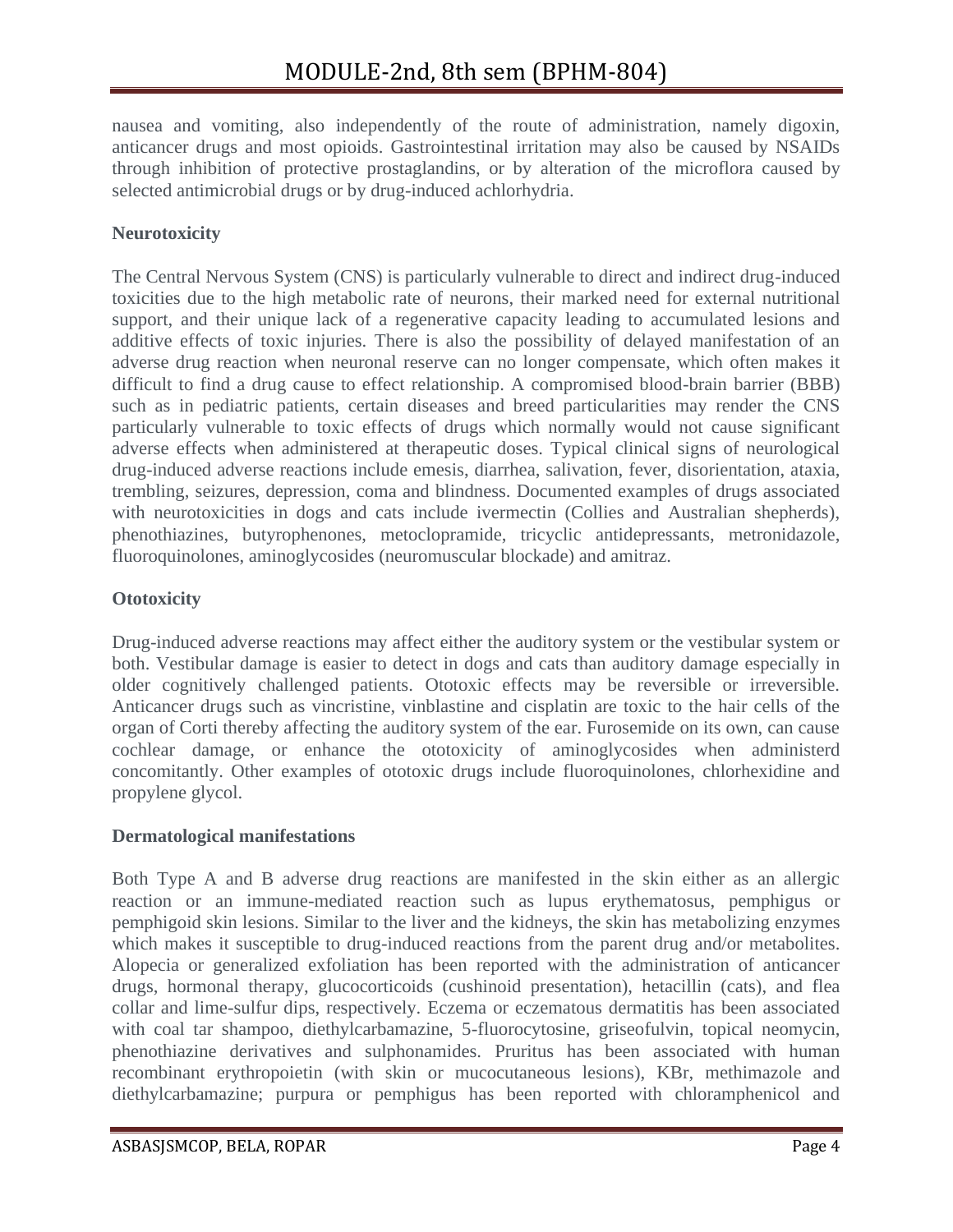thiabendazole, whereas urticaria and angioedema were associated with tetracyclines and Vitamin K.

#### **Endocrine system reactions**

The endocrine system offers several targets where drugs may interfere with important hormonal axes such as the thyroid and cortisol systems. Drug-induced decrease in hormonal concentration may include the suppression of hormone release, decreased hormone synthesis or altered peripheral metabolism of the hormone. Hypothyroidism may be caused by hepatic metabolizing inducers such as phenobarbital, rifampin and glucocorticoids, or by sulphonamides and antithyroid drugs. A decrease in the hypothalamus-pituitary-adrenal (HPA) axis has been documented in dogs with the use of glucocorticoids. The inhibitory effect of ketoconazole on testosterone and adrenal steroid production has been used to treat prostatic cancer, benign prostatic hypertrophy and hyperadrenocorticism.

#### **Hematological dyscrasias**

Drug-induced adverse reactions may affect the bone marrow and/or mature circulating cells. Both the parent drug and/or metabolite(s) may cause toxicity to the stem or mature hematological cells. Anemia, leucopenia or thrombocytopenia, or a combination of all of them (pancytopenia) can reflect drug damage to the bone marrow. Hematological disorders are assessed by cell count, time to onset after drug exposure, course of the reaction and time to resolution after discontinuation of the drug. Reactions may be immunological or non-immunological. Examples of non-immunological reactions include anticancer drugs, estrogen derivatives, phenobarbital (reversible) and chloramphenicol. Manifestation of anemia may be caused by NSAIDs and anticoagulants, due to their predictable pharmacological effect on platelets and coagulation cascade, and in cats by methimazole, propylthiouracil, acetaminophen or benzocaine due to the formation of methemoglobin.

## **Pulmonary toxicity**

Drug toxicity to the lung may be caused by gaseous or particulate toxicants, or systemic exposure. As for the liver, kidneys, skin and hematological cells, lungs are susceptible to the parent drug and metabolite(s) as they possess Clara cells or type II alveolar cells which contain cytochrome P450 enzymes for local metabolism of drugs. Since the "shock" organ for the cat is lungs, Type I allergic drug reactions (Type B adverse drug reactions) are expected in this species, primarily manifested as acute respiratory difficulties.

## **Factors that may predispose a patient to the development of type A adverse drug reactions**

- Pharmacological factors: pharmaceutical, PK and PD drug interactions
- Pathological factors: renal, hepatic, cardiac and endocrine diseases

 • Physiological factors: age-induced differences, species/breed PK and PD differences and drug disposition (ADME)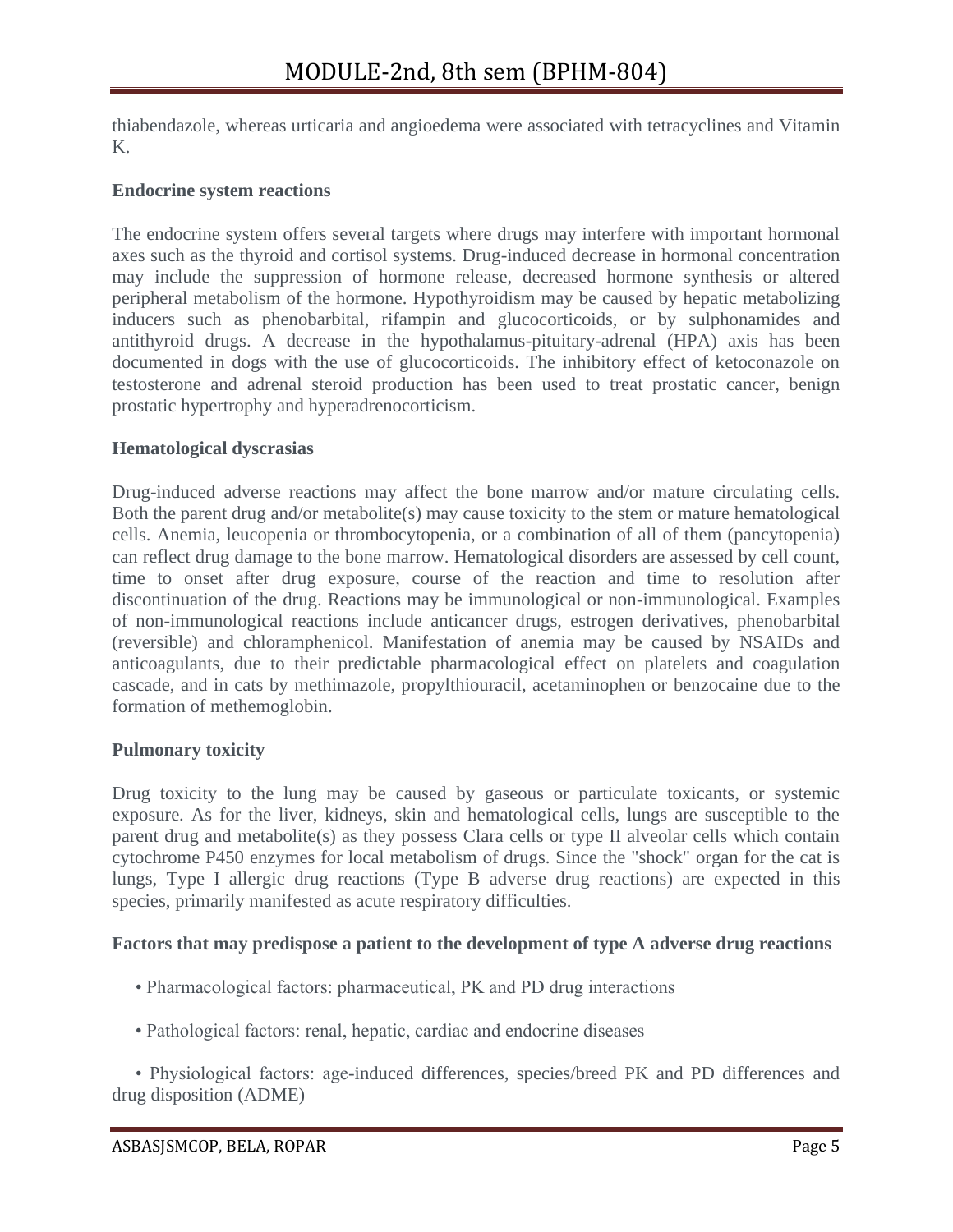## **Avoiding adverse drug reactions**

Type A (predictable) adverse drug reactions

 • Obtain a proper diagnosis and treat according to recommended protocols, using least toxic drug(s) as appropriate.

 • Evaluate patient before and during drug treatment with emphasis on target organ of toxicity (using appropriate diagnostic tests) and remission of clinical signs.

• Minimize drug interactions.

 • Educate client on the potential toxicities and associated clinical signs, and communicate frequently.

 • Evaluate patient for remission of clinical signs, use the least amount of drug that will have therapeutic effect and discontinue (or wean off slowly) as soon as drug is no longer needed.

 • Use of compounds that help prevent metabolite damage to liver: N-acetylcysteine (intracellular form of glutathione), ascorbic acid (oxygen radical scavenger) and Sadenosylmethionine (SAMe - contributor to a number of methylation reactions in the body).

Type B (unpredictable) adverse drug reactions:

- Keep abreast on knowledge of potential occurrence of this type of adverse reaction.
- Frequent patient monitoring is important to avoid potential disastrous situations.

## **Diagnosing a drug-induced disease**

 • Ideally, the offending drug should be discontinued and side effects should be allowed to subside, then a challenge with the same drug should show a similar undesirable pharmacological activity.

 • Limitations include polypharmacy (i.e. difficult to determine which drug is the culprit) and ethical issues (especially when dealing with anaphylactic reactions or severe toxicity).

Although drugs are important tools for treatment of several diseases affecting cats and dogs, they also invariably come with potential predictable and unpredictable undesirable effects. It is not possible to list all possible drug-induced adverse reactions for all drugs in all species. It is thus important to be vigilant and maintain a good veterinarian-client-patient relationship in order to appropriately avoid these reactions or offer appropriate supportive treatment for our patients when needed, and finally, to keep abreast on knowledge of potential occurrence of adverse drug reactions.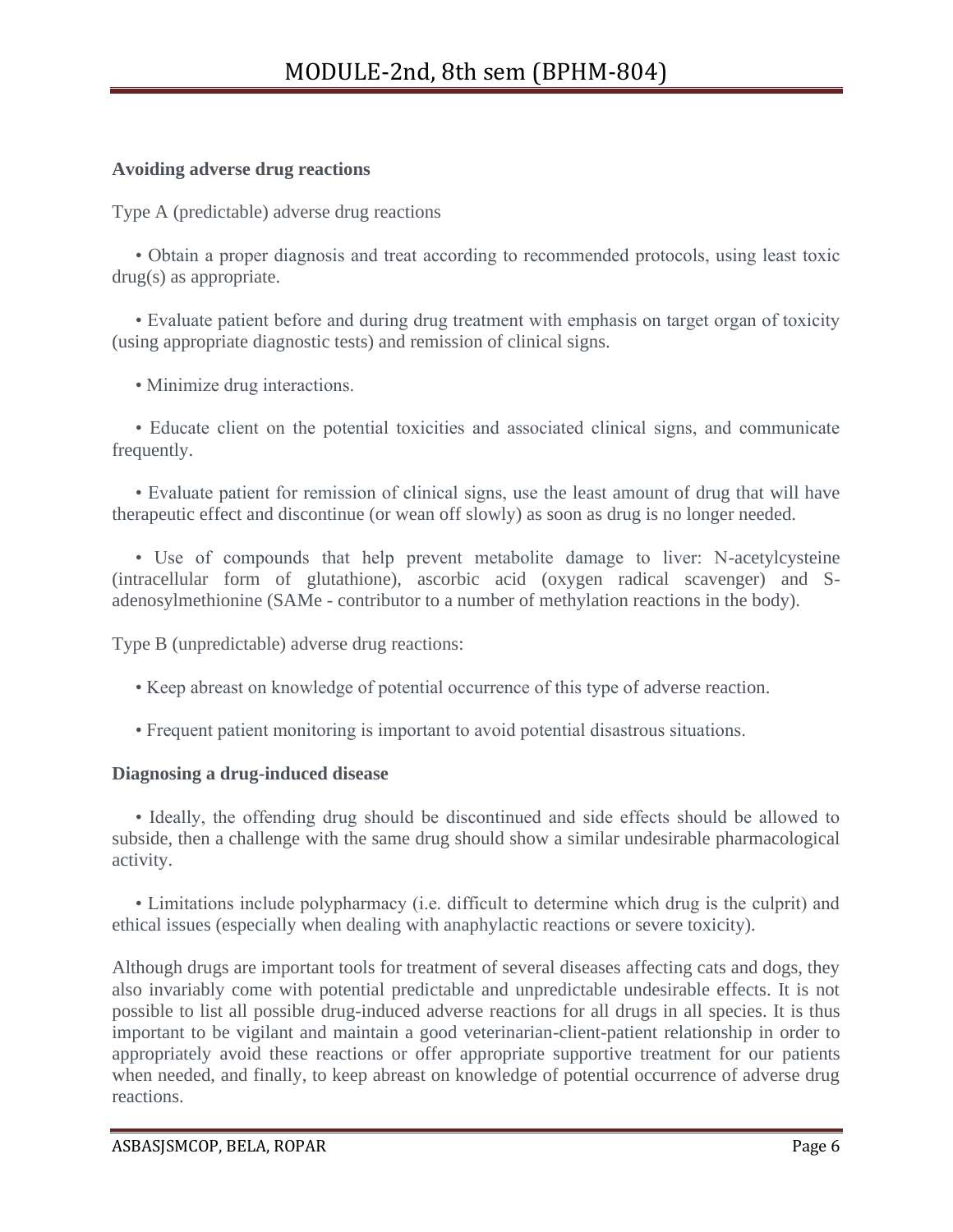# **Principles of toxicology**

It is the science of the adverse effects of chemicals on-It is the science of the adverse effects of chemicals on living organisms.living organisms. A descriptive toxicologist performs toxicity tests toA descriptive toxicologist performs toxicity tests to obtain information that can be used to evaluate the riskobtain information that can be used to evaluate the risk of exposure to a chemical pose to human beings and theof exposure to a chemical pose to human beings and the enviroment.enviroment. Amechanistic toxicologist attempts to determine howAmechanistic toxicologist attempts to determine how chemicals exert deleterious effects on living organisms .chemicals exert deleterious effects on living organisms. A regulatory toxicologist judges whether or not a drug A regulatory toxicologist judges whether or not a drug or other chemicals has a low enough risk to justify makingor other chemicals has a low enough risk to justify making it available for its intended purpose .it available for its intended purpose .

An acceptable daily intake (ADI) is the input of a chemical that can be consumed over an entire life-time without any apprciable risk. A threshold limit value (TLV) is the maximum concentration of each chemical that does not harm the enviroment. Forensic toxicology that combines analytical chemistry and the fundimental toxicology in a medicolegal concept that assisst in postmorteum investigations to establish the cause of a stage of a crime up to the level of death crimes.

Clinical toxicology focuses on disease that are caused or are uniquely associated with toxic substances to help in diagnosis through new techniques and treatment of such intoxications.

## **Dose-response curve**

It is crucially important as it is graded in individuals quantal in population .

Gradedd doses given to an individual may result in a greater reponse as it increases.

Quantal doses given to a population affect a larger percentage as they are raised . This is used to determine the median lethal dose (LD50) of drugs and other chemicals.

## **Risk and its assessment**

• There is marked differences in LD50 of drugs , some may be harmful in a fraction of micrograms and others may be relatively less harmful in doses of several grams or even more.

• Inspite of the advanced technology , it is not easy to distinguish between toxic and non-toxic drugs.

Pracelsus statement" All substances are poisons , but the right dose differentiate the remedy from the poison" . In risk assessment one should consider the direct and indirect harmful effects of a chemical on the enviroment when used in the quantity and manner proposed. In a chemical delivered to humans and enviroment in association with food, one should be very careful. In those given as drugs , one should weigh the benefit vs harm.

Chemical forms of drugs that produce toxicity. Deleterious effects of any drug are due to the chemical structure of the parent drug and its metabolites that are produced by enzymes , light and reactive oxygen species.

## **Toxic metabolites**

Chemical metabolites of drugs are mainly the cause of their toxicities.

• Unstable metabolites are called reactive metabolites.

• Both stable and unsatble metabolites are more toxic in cases where CYP450 is increased.

# **Phototoxic and photoallergic reactions**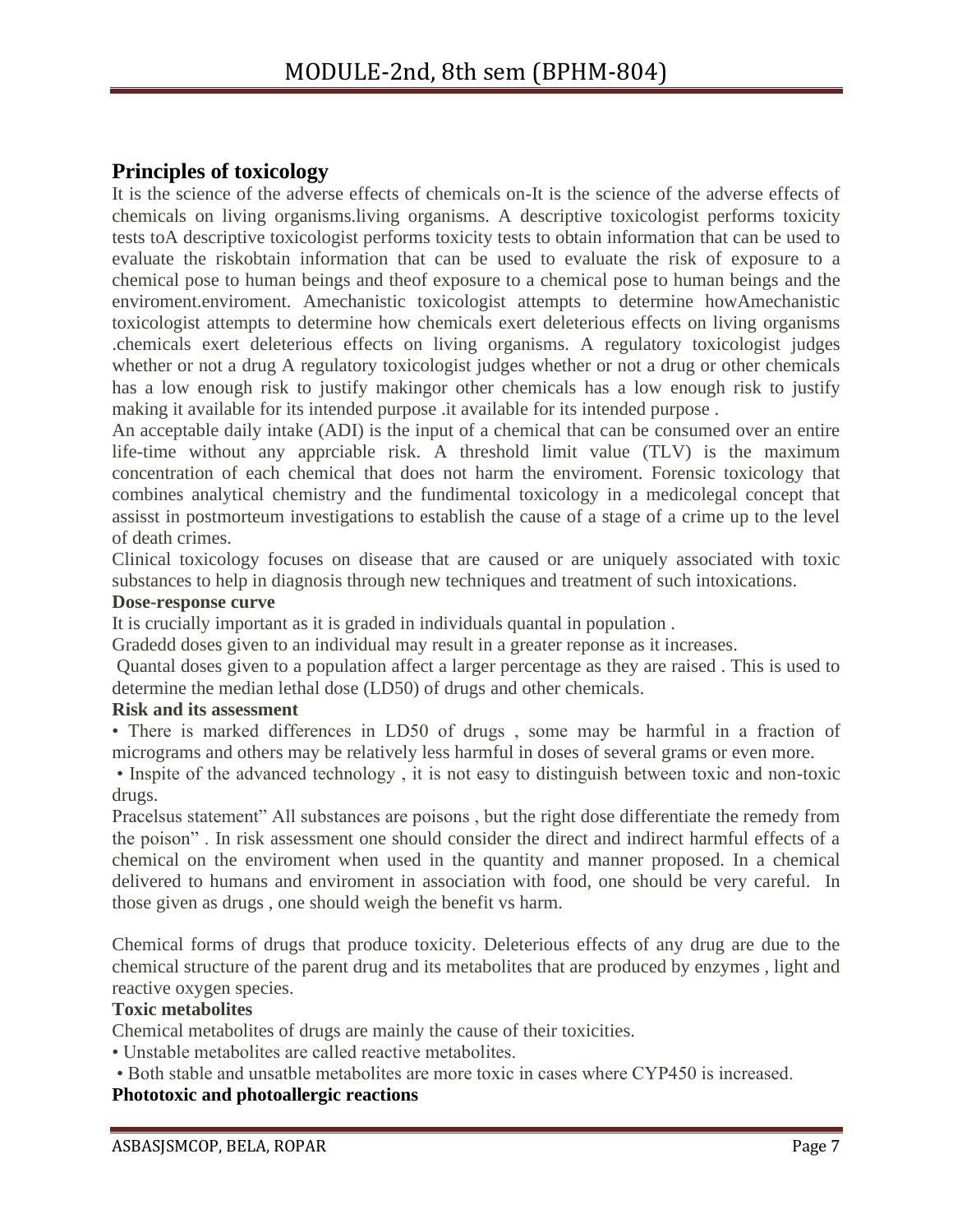- Many chemicals are biotransformed into their toxic metabolite by hepatic enzymes.
- Some chemicals are activated in the skin by ultraviolet  $\&$ /or visible radiation.

• Inphotoallergy, drugs may absorp the light, then converted to a product that is more potent as an allergen than the parent drug.

• Drugs on reaching the skin , either locallyor systemically, may undergo photochemical reactions within the skin to induce directly photosensitivity or enhance the usual sunlight effects.

# **Reactive oxygen species**

• Paraquat and its metabolites lose one electron paired in electron donation with oxygen forming a reactive oxygen species leading to severe lung injury.

## **Spectrum of undesired effects**

• A drug may produce many types of effects, but only one remains the goal of treatment.

- Side effects of a drug are usually non- deleterious.
- Undesirable toxic effects include most of the other effects.

## **Types of toxic reactions**

- Toxic effects are either pharmacological, pathological or genotoxic.
- Depending on the concentration of the chemical ,toxic effects are usually reversible.
- Pharmacological effects discontinue due to biotransformation,while pathological and genotoxic effects need repair

## **Local versus systemic toxicity**

- Local toxicity occurs at the site of first contact between the toxicant and the biological system.
- Systemic toxicity requires absorption and distribution of the toxicant.
- A toxicant may produce both effects .
- Severity of local toxicity depends on the portal of entry.

## **Reverible and irreversible toxic effects**

- Prohibitively toxic drugs cause irreversible toxicity.
- Ability of the tissue to reverse the drug toxicity depends on the tissue capacity to regenerate.

# **Delayed toxicity**

- Most toxic drug effects occur at predictable time.
- Aplastic anemia occur after weeks of chloramphenicol treatment stops.
- Carcinogenic effects of chemicals are also delayed type of toxicity.

## **Chemical carcinogens**

- Either genotoxic or non-genotoxic.
- Most gentoxic carcinogen are inactive which turn in the body into the primary or ultimate ones by drug metabolizing to reactive electron defficient intermediates ( electrophiles) .
- These electrophiles interact with electron-rich centers in DNA to produce mutation.
- DNA can reverse this effects if DNA repair mechanism are normal .

• Nongenotoxic carcinogen are promoters that do not produce a tumor alone, but can potentiate the effects of genotoxic carcinogens by facilitation of the growth and development of dormant or latent tumor cells.

## **Laboratory tests**

i/ Mutagenicity testing of the carcinogens using Ames test of Salmonella typhimurium for genotoxic carcinogens.

ii/ Using laboratory animals feeding with the carcinogen for the entire life-span , then do autopsies and histopathological testing comparing with control animals. This test is for genotoxic and promotor carcinogens.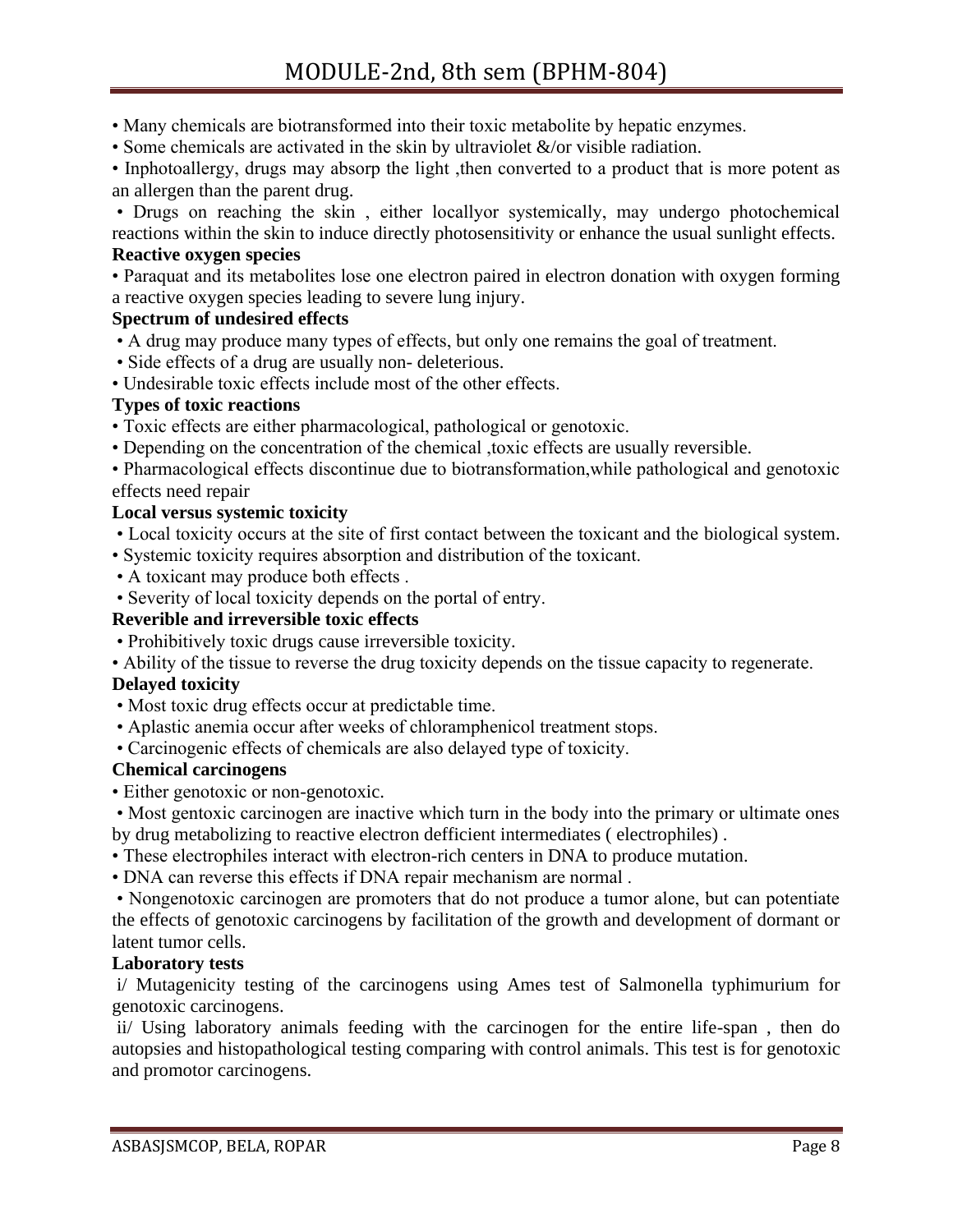# **Allergic reactions**

• An adverse reaction that result from previous exposure to a particular chemical or to one that is structurally similar.

• Hapten  $+$  endogenous protien antigen complex  $+$  antibody complex subsequent eposure {allergy}

## **Idiosyncratic reactions**

• Are the genetically determined abnormal reactivity to a test.

• This response could be in a form of extreme sensitivity to low doses or increased insensitivity to high doses of a chemical.

• These genetic polymorphisms can be due to inter-individual differences in drug pharmacokinetics or pharmacodynamics .

• This knowledge is used toindividulize dosages in a science known as pharmacogenomics.

## **Interactions between chemicals**

•Concurrent exposure to more than one chemical may alter the pharmaacokinetics of one or both interacting drugs.

•The pharmacodynamics of drugs may be altered due to the competition on receptors. •Functional non-receptor drug interaction occur when two drugs have different mechanisms of action.

•The combined toxicant therapy may be equql to,less than or greater than the sum of effects of the individual agents.

## **Classification of chemical interations between drugs**

• Additive effect= combined effects of two chemicals is equal to the effect of each toxican if given alone.

• Potentiation= increased effect of a toxicant acting simultaneously with a non-toxic one. • Antagonism=interferance of one chemical with the action of another (antagonistic agent  $=$ antidote).

# **Descriptive toxicity tests in animals**

• Principles: -When followed properly the application to human beings. -Exposure of lab. Animals to toxic agents in much lower dose than expected in humans.

• Experimental animals are tested for:

i Acute toxicity by estimating the LD50 in two different animal species by two different routes of adminstration, death number in two weeks are recorded, signs of intoxications,lethergy, behavioural modifications and morbidity.

ii Subacute is then tested for 90 days by using laboratory species in the same route intende to be used by humans (3 doses), detect the needed parameters and test organs by a pathologist.

iii Chronicity is tested for short term drugs for 6 month and for long term drugs for two years.

# **Incidence of acute poisoning**

• Incidence of acute poisoningecreased highly due to good packing of drugs, drain cleaners,turpentine and other house hold chemicals,improved medical training and care and increased public awareness of potential poisons.

• Although the most common causes are house hold cleaners and cosmetics ,drugs are the most common causes of death.

• Most of death cases occurs intentionally in adults and accidentally in kids. • Accidental poisoning in kids accounts to 53% of the incidence of poisoning.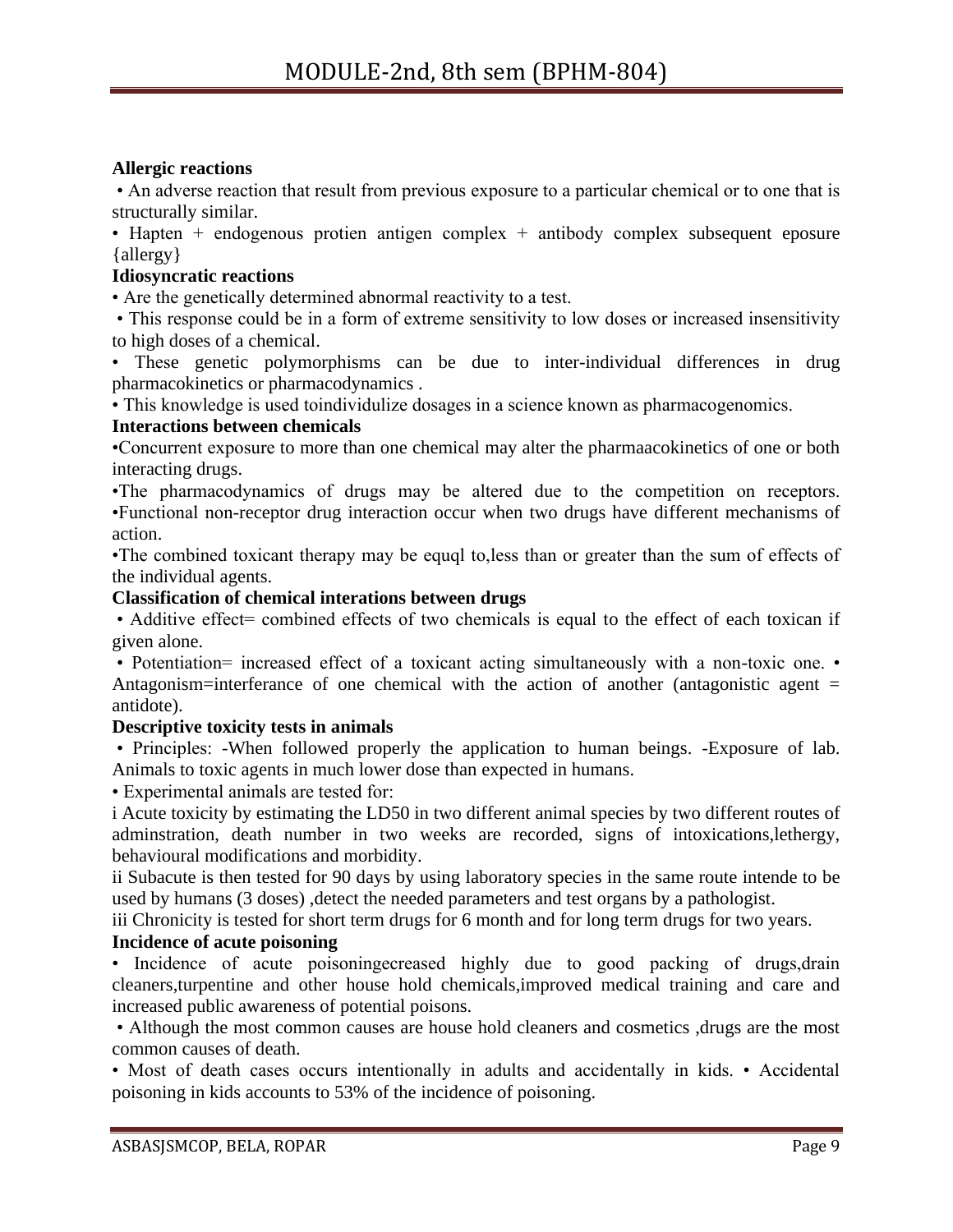Sources of information on poisoning

- i. Books.
- ii. Computerized sources.
- iii. Poison centers.

## **Prevention & treatment of poisoning**

• Many acute poisoning incidences by common sense advice from a physician.

• Toxic agents are either having specific antidote or not .The majority of toxicants do not have antidote ,so :

-Maintain respiration and circulation.

-Do serial measurements of vitalsigns and reflexes. -Observe response to therapy and need for additional treatment.

• In acute poisoning treatment you maintain vital functions, keep the concentration of toxicants in tissue as low as possible by decreasing its absorption and enhancing its elimination, then combat toxicological signs at effecter sites.

## **Prevention of further absorption**

- i. Emesis : this used for oral poisoning .It is contraindicated in case of case of corrosives for the fear of gastric perforation and further necrosis of the oesophagus, aspiration in cases of coma, delirium or stupor ,in case of ingestion of CNS stimulants for the fear of convulsion and in case of ingestion of petrolium distellates for the fear of peritonitis.It is indicated in case of dangerous chemicals like pesticides.
- ii. Gastric lavage is the administration of a tube into the stomach to wash it with water ,normal saline or half normal saline before the absorption of poisons.This need experts for the fear of gastric injury, but its contraindications are similar to those of emesis.
- iii. Chemical adsorption of many chemicals to the surface of activated charcoal avidyl to reduce the enterohepatic circulation of the drug and enhance its excretion.

•Chemical inactivation is the changeof the chemical nature of a poison rendering it less toxic or decrease its absorption.This needs time and the use of neutralizing agents is contraversal.

•Purgation : The rashionale for using osmotic harmless cathratic is to minimize absorption by hastening the passage of toxicants through the GIT, usually after the ingestion of enteric coated tablets by more than one hour.

# **DRUG INTERACTION**